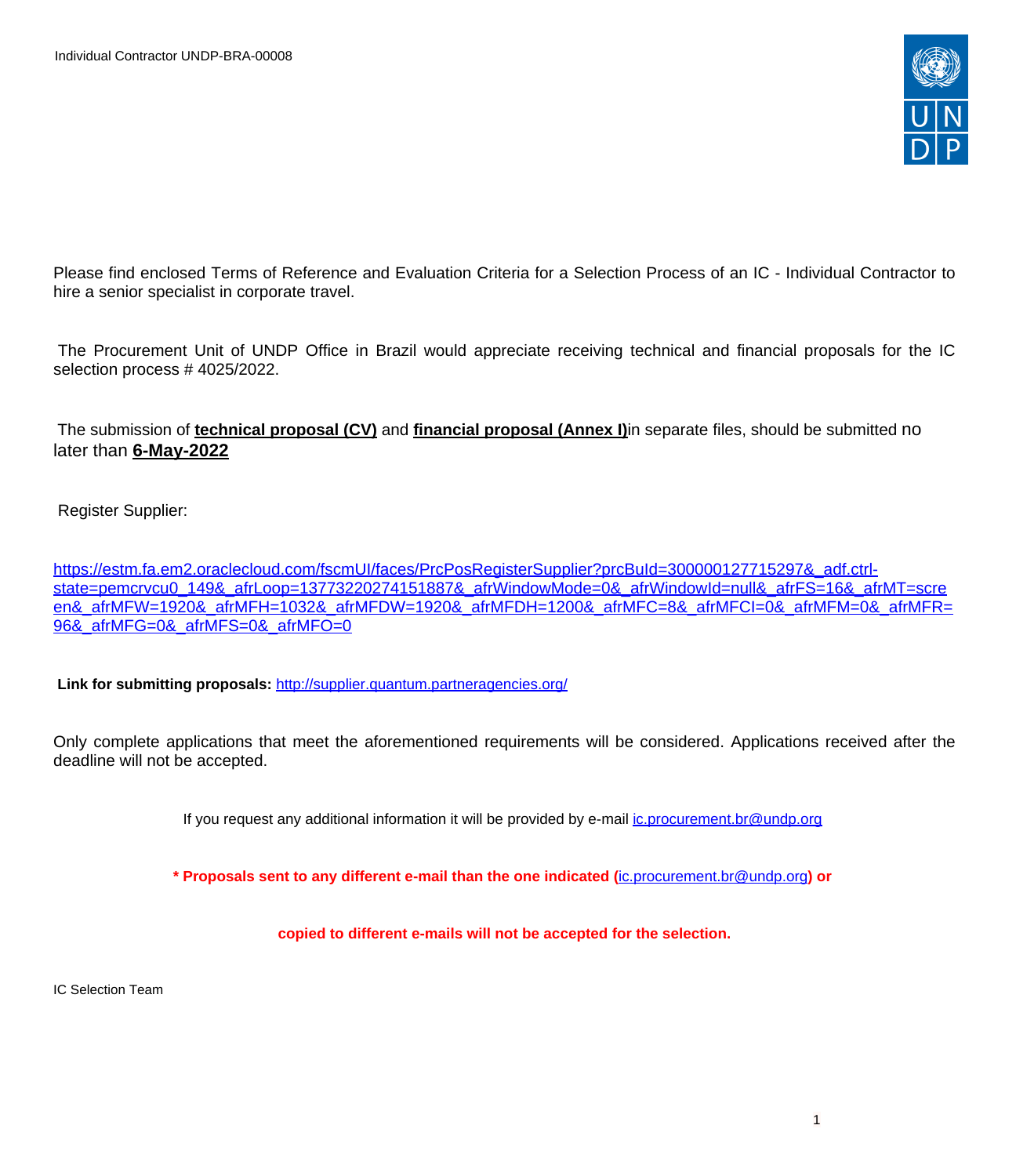Individual Contractor UNDP-BRA-00008



Procurement Unit

UNDP Brazil

[ic.procurement.br@undp.org](mailto:ic.procurement.br@undp.org)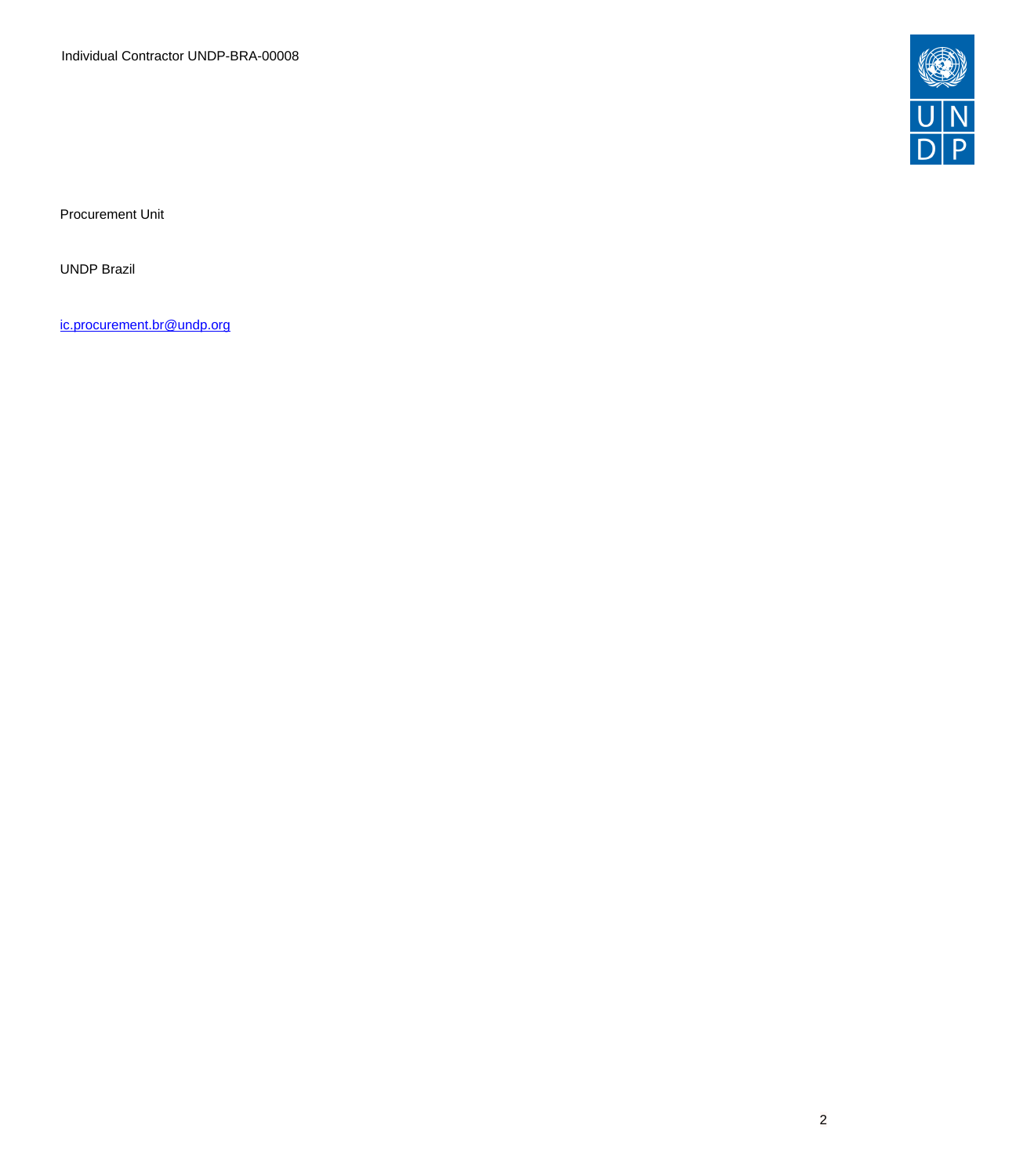

**Tender Overview** SENIOR SPECIALIST IN CORPORATE TRAVEL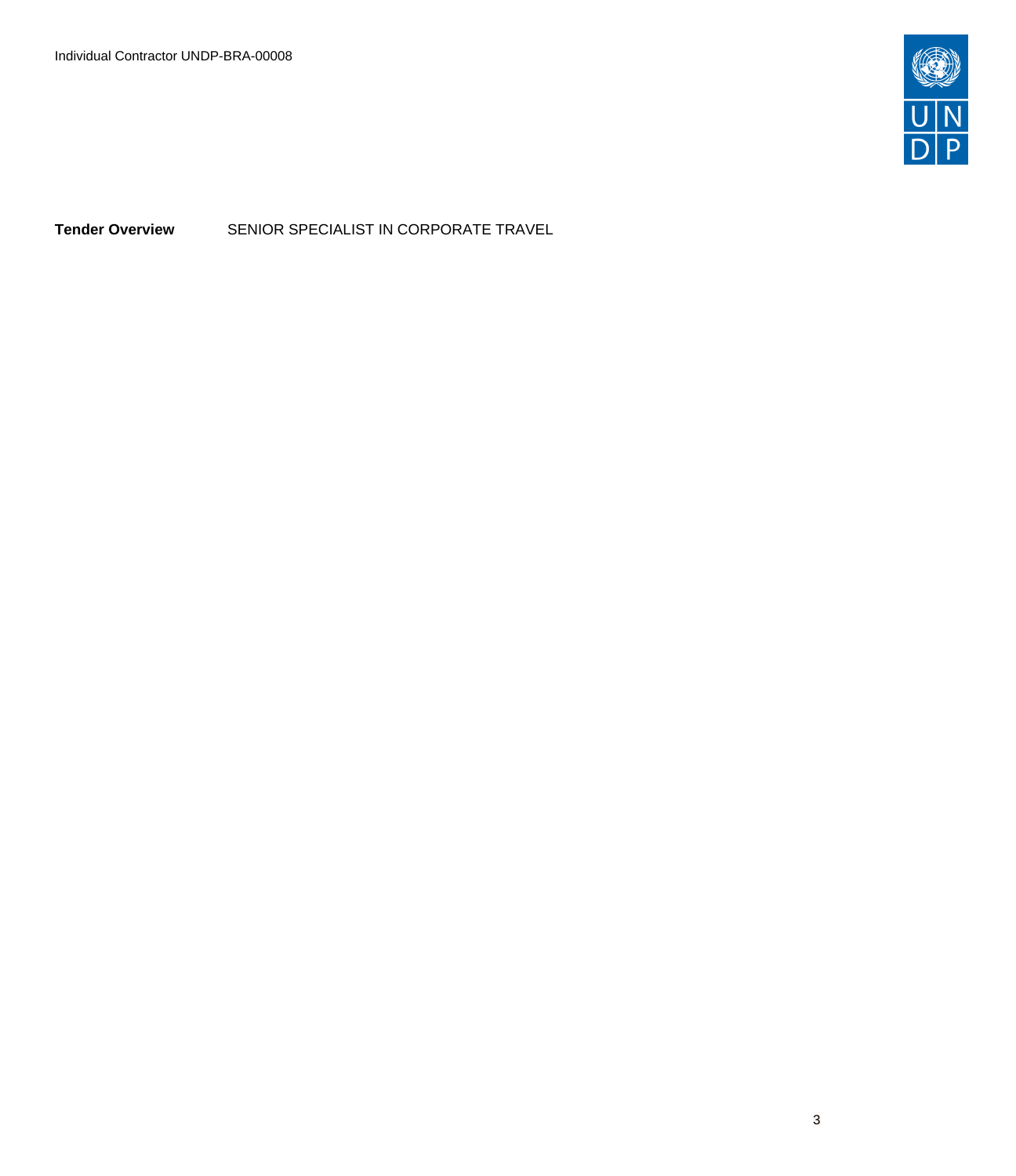

## **Table of Contents**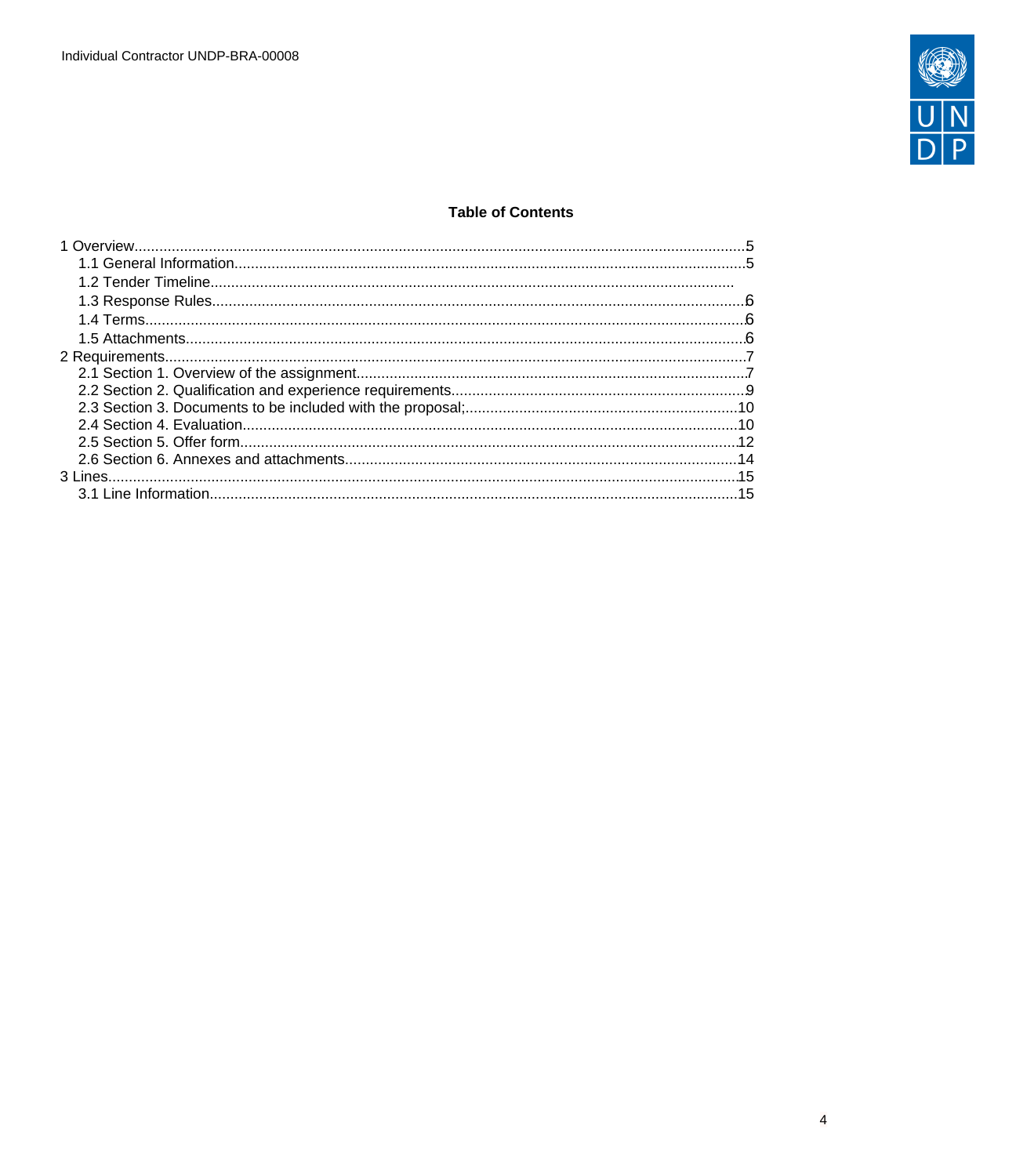

## <span id="page-4-0"></span>**1 Overview**

# <span id="page-4-1"></span>**1.1 General Information**

| Title                      | SENIOR SPECIALIST IN CORPORATE TRAVEL                                                                                                                        |
|----------------------------|--------------------------------------------------------------------------------------------------------------------------------------------------------------|
| <b>Contact Point</b>       | ic.procurement                                                                                                                                               |
| <b>Outcome</b>             |                                                                                                                                                              |
| E-Mail                     | ic.procurement.br@undp.org                                                                                                                                   |
| Reference Number           | 4025/2022                                                                                                                                                    |
| <b>Beneficiary Country</b> | Brazil                                                                                                                                                       |
| <b>Introduction</b>        |                                                                                                                                                              |
|                            | The Procurement Unit of UNDP Office in Brazil would appreciate receiving technical and financial<br>proposals for the IC selection process #4025/2022.       |
|                            | The submission of <b>technical proposal (CV)</b> and <b>financial proposal (Annex I)</b> in separate files,<br>should be submitted no later than 6-May-2022. |

Register Supplier:

[https://estm.fa.em2.oraclecloud.com/fscmUI/faces/PrcPosRegisterSupplier?](https://estm.fa.em2.oraclecloud.com/fscmUI/faces/PrcPosRegisterSupplier?prcBuId=300000127715297&_adf.ctrl-state=pemcrvcu0_149&_afrLoop=13773220274151887&_afrWindowMode=0&_afrWindowId=null&_afrFS=16&_afrMT=screen&_afrMFW=1920&_afrMFH=1032&_afrMFDW=1920&_afrMFDH=1200&_afrMFC=8&_afrMFCI=0&_afrMFM=0&_afrMFR=96&_afrMFG=0&_afrMFS=0&_afrMFO=0) [prcBuId=300000127715297&\\_adf.ctrl](https://estm.fa.em2.oraclecloud.com/fscmUI/faces/PrcPosRegisterSupplier?prcBuId=300000127715297&_adf.ctrl-state=pemcrvcu0_149&_afrLoop=13773220274151887&_afrWindowMode=0&_afrWindowId=null&_afrFS=16&_afrMT=screen&_afrMFW=1920&_afrMFH=1032&_afrMFDW=1920&_afrMFDH=1200&_afrMFC=8&_afrMFCI=0&_afrMFM=0&_afrMFR=96&_afrMFG=0&_afrMFS=0&_afrMFO=0)[state=pemcrvcu0\\_149&\\_afrLoop=13773220274151887&\\_afrWindowMode=0&\\_afrWindowId=null&](https://estm.fa.em2.oraclecloud.com/fscmUI/faces/PrcPosRegisterSupplier?prcBuId=300000127715297&_adf.ctrl-state=pemcrvcu0_149&_afrLoop=13773220274151887&_afrWindowMode=0&_afrWindowId=null&_afrFS=16&_afrMT=screen&_afrMFW=1920&_afrMFH=1032&_afrMFDW=1920&_afrMFDH=1200&_afrMFC=8&_afrMFCI=0&_afrMFM=0&_afrMFR=96&_afrMFG=0&_afrMFS=0&_afrMFO=0) [\\_afrFS=16&\\_afrMT=screen&\\_afrMFW=1920&\\_afrMFH=1032&\\_afrMFDW=1920&\\_afrMFDH=1200](https://estm.fa.em2.oraclecloud.com/fscmUI/faces/PrcPosRegisterSupplier?prcBuId=300000127715297&_adf.ctrl-state=pemcrvcu0_149&_afrLoop=13773220274151887&_afrWindowMode=0&_afrWindowId=null&_afrFS=16&_afrMT=screen&_afrMFW=1920&_afrMFH=1032&_afrMFDW=1920&_afrMFDH=1200&_afrMFC=8&_afrMFCI=0&_afrMFM=0&_afrMFR=96&_afrMFG=0&_afrMFS=0&_afrMFO=0) [&\\_afrMFC=8&\\_afrMFCI=0&\\_afrMFM=0&\\_afrMFR=96&\\_afrMFG=0&\\_afrMFS=0&\\_afrMFO=0](https://estm.fa.em2.oraclecloud.com/fscmUI/faces/PrcPosRegisterSupplier?prcBuId=300000127715297&_adf.ctrl-state=pemcrvcu0_149&_afrLoop=13773220274151887&_afrWindowMode=0&_afrWindowId=null&_afrFS=16&_afrMT=screen&_afrMFW=1920&_afrMFH=1032&_afrMFDW=1920&_afrMFDH=1200&_afrMFC=8&_afrMFCI=0&_afrMFM=0&_afrMFR=96&_afrMFG=0&_afrMFS=0&_afrMFO=0)

 **Link for submitting proposals:** <http://supplier.quantum.partneragencies.org/>

# **1.2 Tender Timeline**

**Preview Date Open Date** 29/04/22 18:09 PM **Close Date** 07/05/22 02:59 AM

**Time Zone** Coordinated Universal Time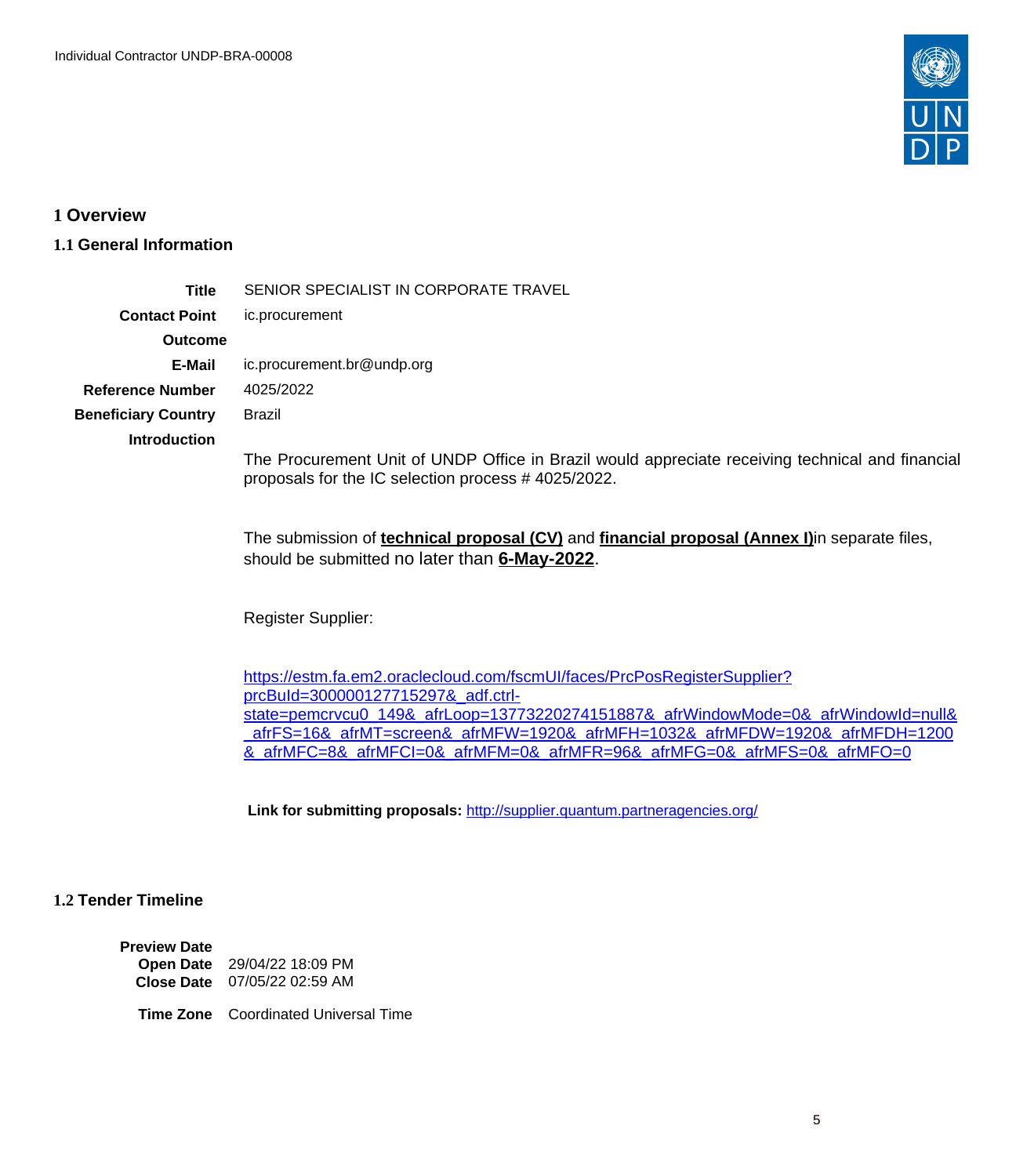

# <span id="page-5-0"></span>**1.3 Response Rules**

This negotiation is governed by all the rules displayed below.

|   | <b>Rule</b>                                              |
|---|----------------------------------------------------------|
|   | Negotiation is restricted to invited suppliers           |
|   | Suppliers are allowed to respond to selected lines       |
|   | Suppliers are allowed to provide multiple responses      |
| ☑ | Suppliers are allowed to revise their submitted response |

# <span id="page-5-1"></span>**1.4 Terms**

**Negotiation Currency** USD ()

## <span id="page-5-2"></span>**1.5 Attachments**

| File Name or URL               | Type        | <b>Description</b> |
|--------------------------------|-------------|--------------------|
| IC Selection Process 4025-2022 | <b>File</b> |                    |
| UNDP Quantum - Supplier portal | File        |                    |
| PSU Individual Contract Offer  | File        |                    |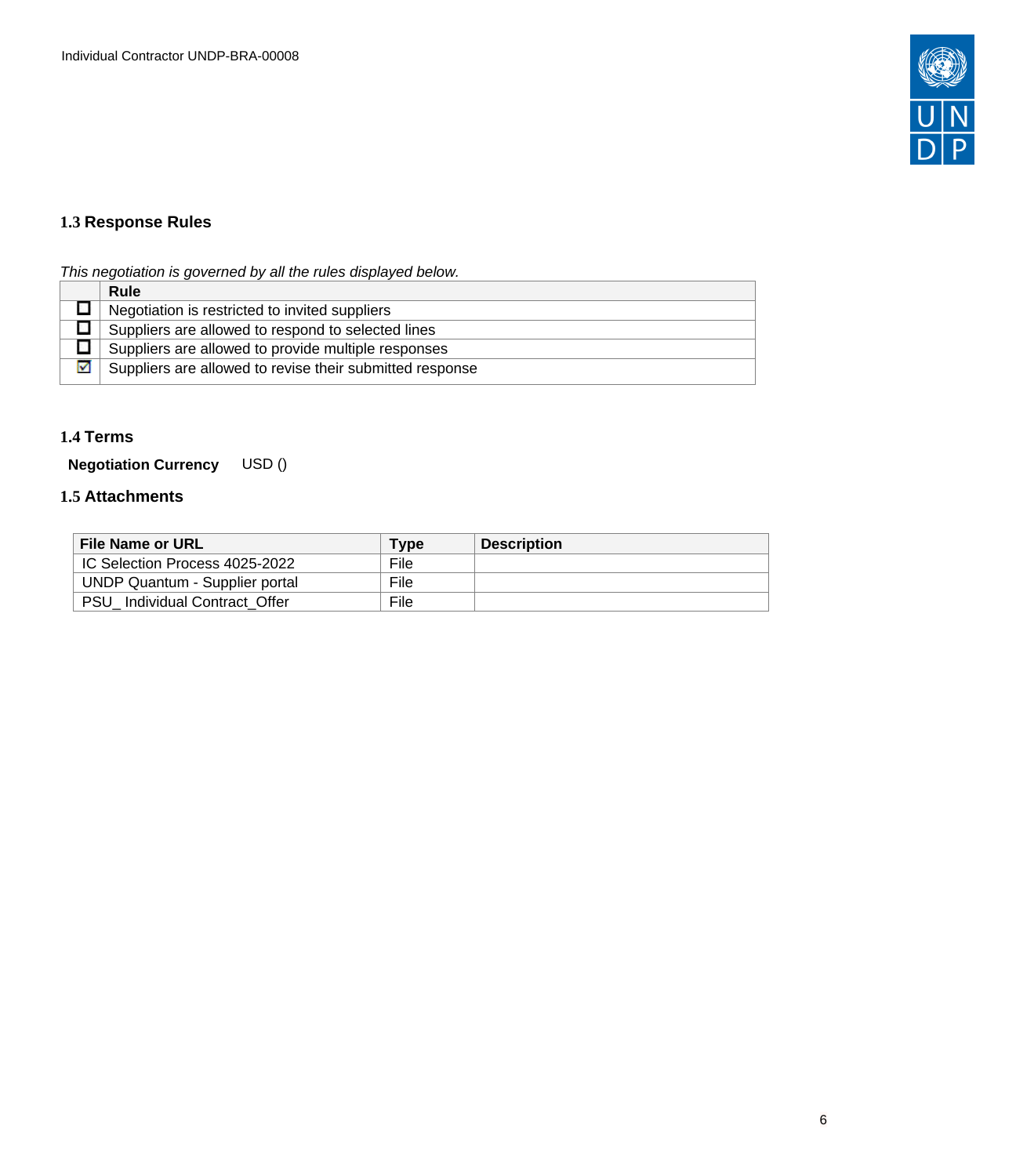

# <span id="page-6-0"></span>**2 Requirements**

\*Response is required

The United Nations Development Programme (UNDP) is currently implementing a project that requires the services of an individual to perform the work described in this document.

In consideration of your qualifications, we are hereby inviting you to submit an offer for this particular assignment. To assist you in understanding the requirements of this assignment, we have attached hereto the following :

- The Terms of Reference for the assignment described above;
- The standard Letter of Confirmation of Interest and Availability, which you must accomplish and submit to UNDP; and
- The Individual Contract and its General Terms and Conditions, which you would be expected to sign in the event you are the selected Offeror in this procurement process.

Should you be interested and decide to submit an offer for this assignment, kindly submit directly in the online supplier portal no later than the deadline indicated in the system. If any discrepancy between deadline in the system and in deadline indicated elsewhere, deadline in the system prevails.

We look forward to your favorable response, and thank you in advance for your interest in working with UNDP.

Sincerely,

Procurement Unit BR

<span id="page-6-1"></span>**2.1 Section 1. Overview of the assignment** 

1.

The United Nations System Agencies in Brazil will conduct a bidding process for the hiring of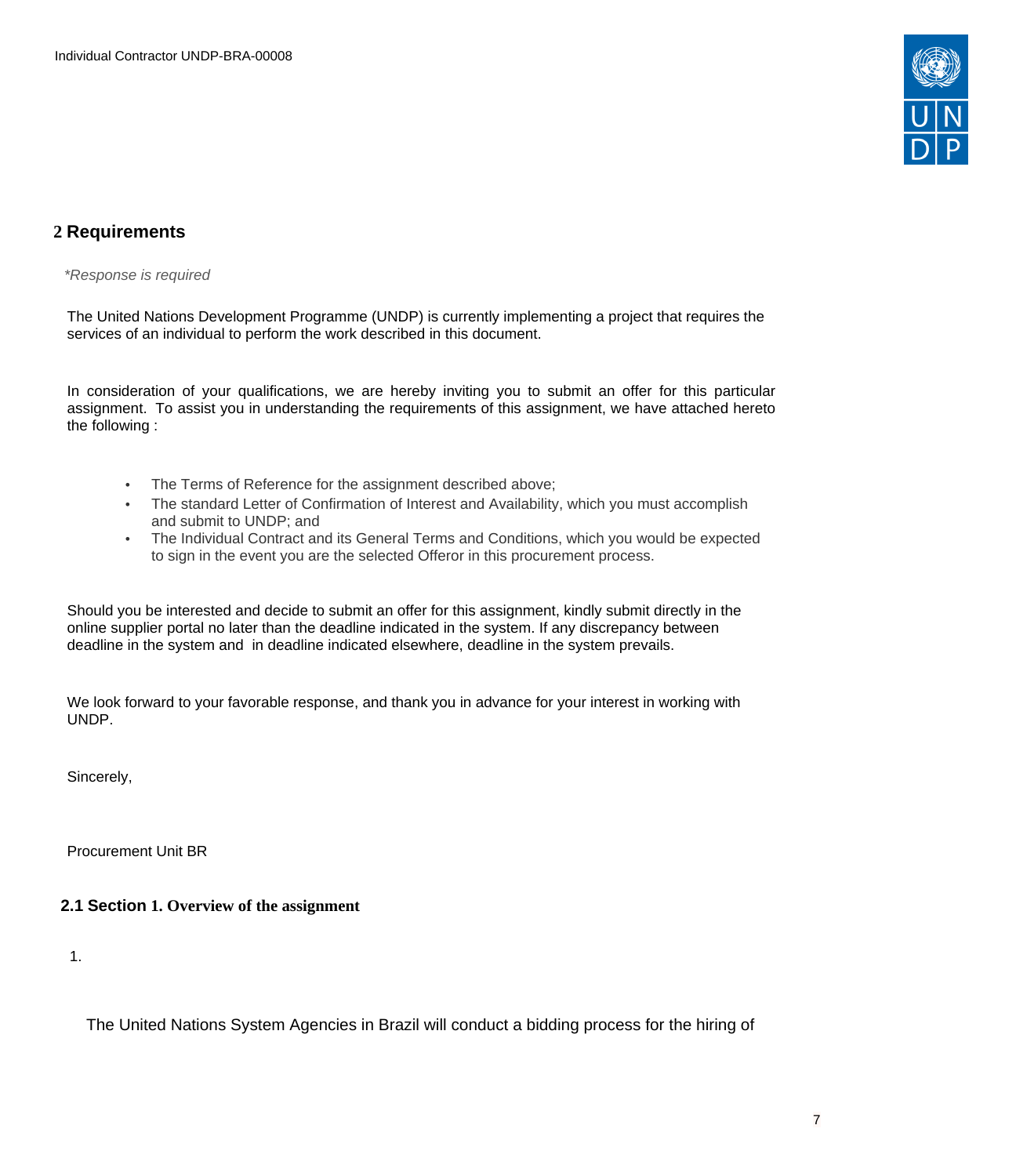

corporate travel agencies. Currently the UN Agencies have a consolidated contract with a single Travel Agency selected through a previous open competitive process, conducted with specialized consulting support and observed the principles of UN aquisitions, the result and evaluation of implementation, the result and evaluation of implementation has demonstrated great positive impact on the management of the travel services considering an important volume of emissions/transactions and amounts involved in recent years. The remuneration modality of the currently contracted Travel Agency is per transaction fee considering the operating regime supported according to the specific needs of the participating United Nations Agencies. Currently the group of United Nations Agencies or Programs in the participating country is 13 (thirteen) interested customers. The Agency that is expected to lead the selection process is UNDP (United Nations Development Program in Brazil).

2.

# **2. OBJECTIVE**

The objective of this instrument is the selection/hiring of a senior specialist in corporate travel with significant knowledge of the corporate tourism market in Brazil and the international market and extensive experience for critical evaluation of the current model of operation, the revision of the specific " Term of Reference" instrument for conducting a new selection procedure still in the present fiscal year, with their support in other activities related to the selection of travel agency to serve the Agencies of the United Nations System in Brazil for the next three (03) years based on a positive evaluation of operation, technically advising the procedures and suggesting reviews and improvements throughout the process in question, in addition to conducting a market research.

# **3. EXPECTED PRODUCTS/ACTIVITIES**

The main activities to be carried out by the consultant, as well as the expected deadlines for execution in days and deadlines, which should be carried out under the supervision of the interagency working group designated and led by UNDP are as follows (as shown below):

# **4. SPECIAL CONDITIONS AND PRODUCT ACCEPTANCE CRITERIA**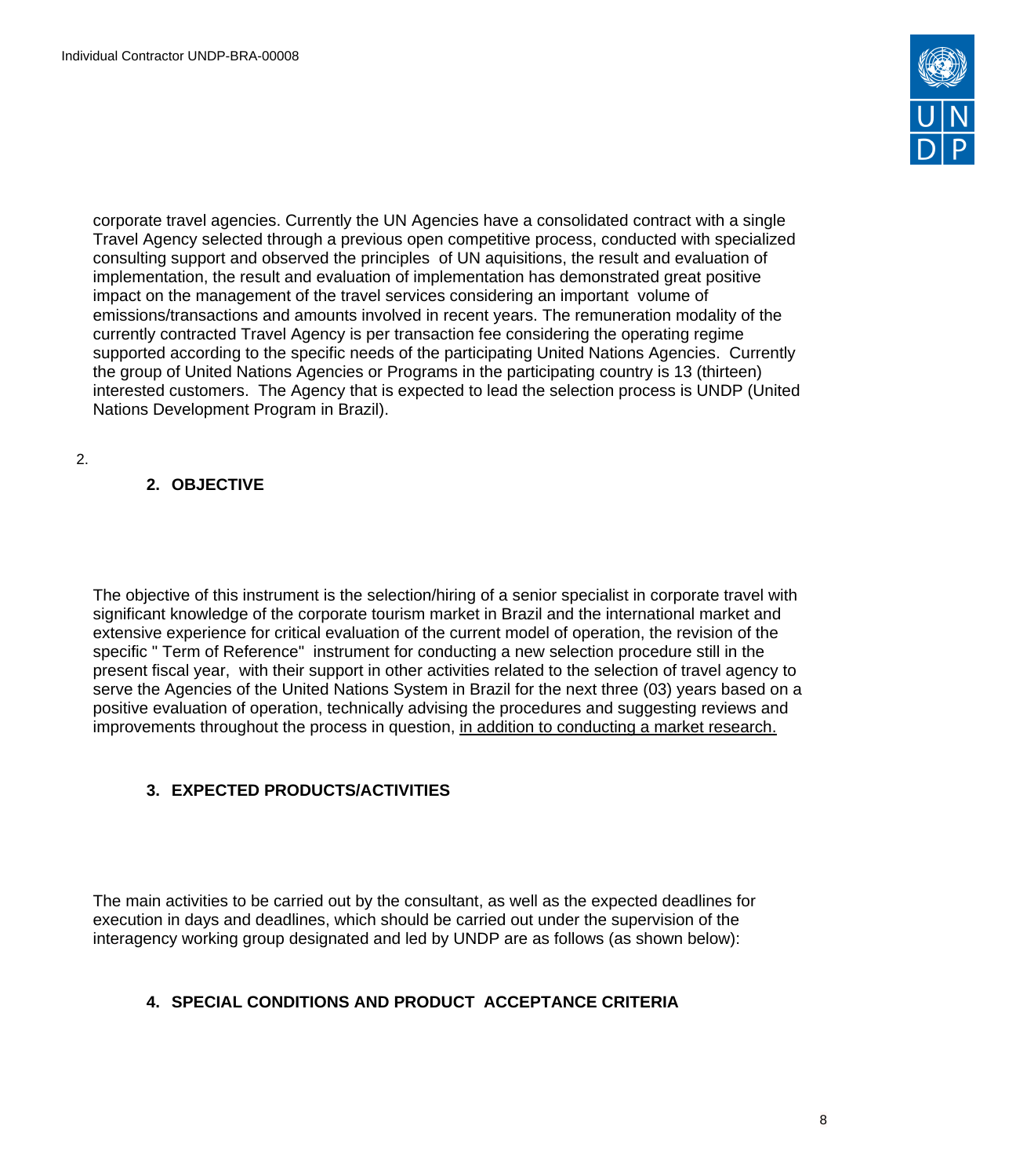

The following aspects should be considered in the performance of services and delivery of final products:

The consultant should consider general conditions of contract related to confidentiality, maintaining total and absolute confidentiality of all information to which he has access during the selection process and development of the respective actions.

You may not, under any circumstances, disclose results, partial or total, or make any comments about the information, surveys made and content of the products generated;

The activities and working meetings should be held at the premises of UNDP Brasília/DF, and may, exceptionally, be held remotely at the discretion of the Group´s Coordination;

The products must be exclusive and appropriate to the context of the project;

Clarity and objectivity in the documents received and transparency will be required during the process of execution of the service and preparation of products;

The acceptance of the products will consider the quality of the products received and the fulfillment of the criteria provided for in this Terms of Reference.

## <span id="page-8-0"></span>**2.2 Section 2. Qualification and experience requirements**

# \*1.

5.1 Academic Training - Higher education in related areas

### \*2.

5.2 Minimum experience of 10 (ten) years proven in the corporate travel market, encompassing similar consultancies of transnational/international companies/organizations and implementation of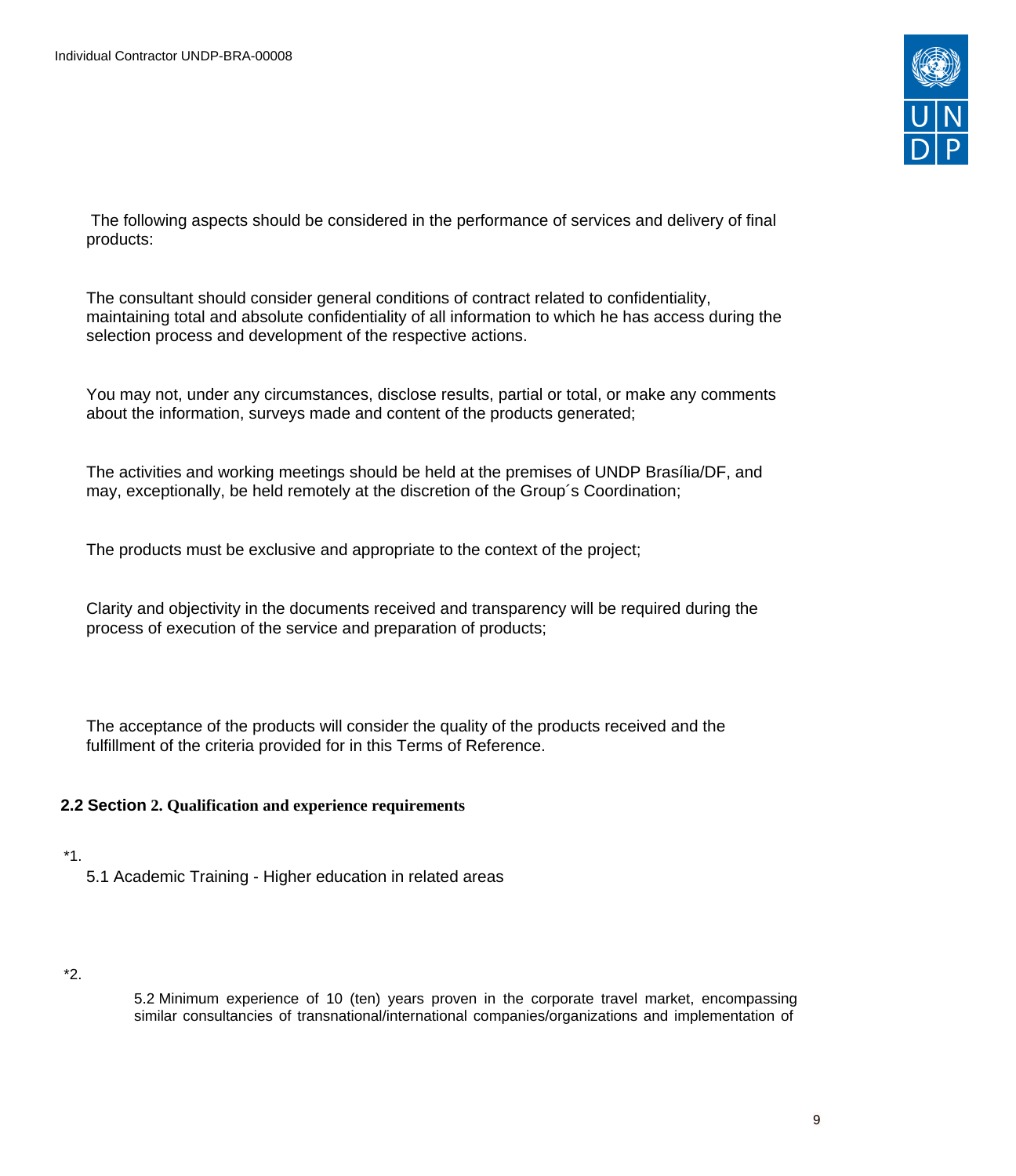

large projects in the area of corporate travel;

Target: Yes

\*3.

5.3 Fluent English - spoken and written; Portuguese fluent - desirable.

## <span id="page-9-0"></span>**2.3 Section 3. Documents to be included with the proposal;**

- \*1. Provide detailed breakdown of the financial proposal and submit required financial information directly in the system as applicable.
- \*2. Provide your personal CV including past experience in similar projects at least 3 references

## <span id="page-9-1"></span>**2.4 Section 4. Evaluation**

### 1.

### **ANNEX II - SELECTION CRITERIA / EVALUATION**

 According to the UNDP rules applicable to the hiring of consultants in the IC modality, applications must contain technical proposal (Curriculum Vitae) and price proposal (fees - overall value).

- The proposal submitted in separate files Curriculum Vitae and Price Proposal in PDF (duly signed). Non-compliance with the provisions of this Notice shall be over considered:
- 1. Technical Proposal (Curriculum Vitae);
- 2 . Financial Proposal

At the time of signing the contract, more information may be requested on the training of academic experience of the winning candidate (supporting documentation).

The final criterion of the process will be the LOWEST PRICE for the final judgment of the selection.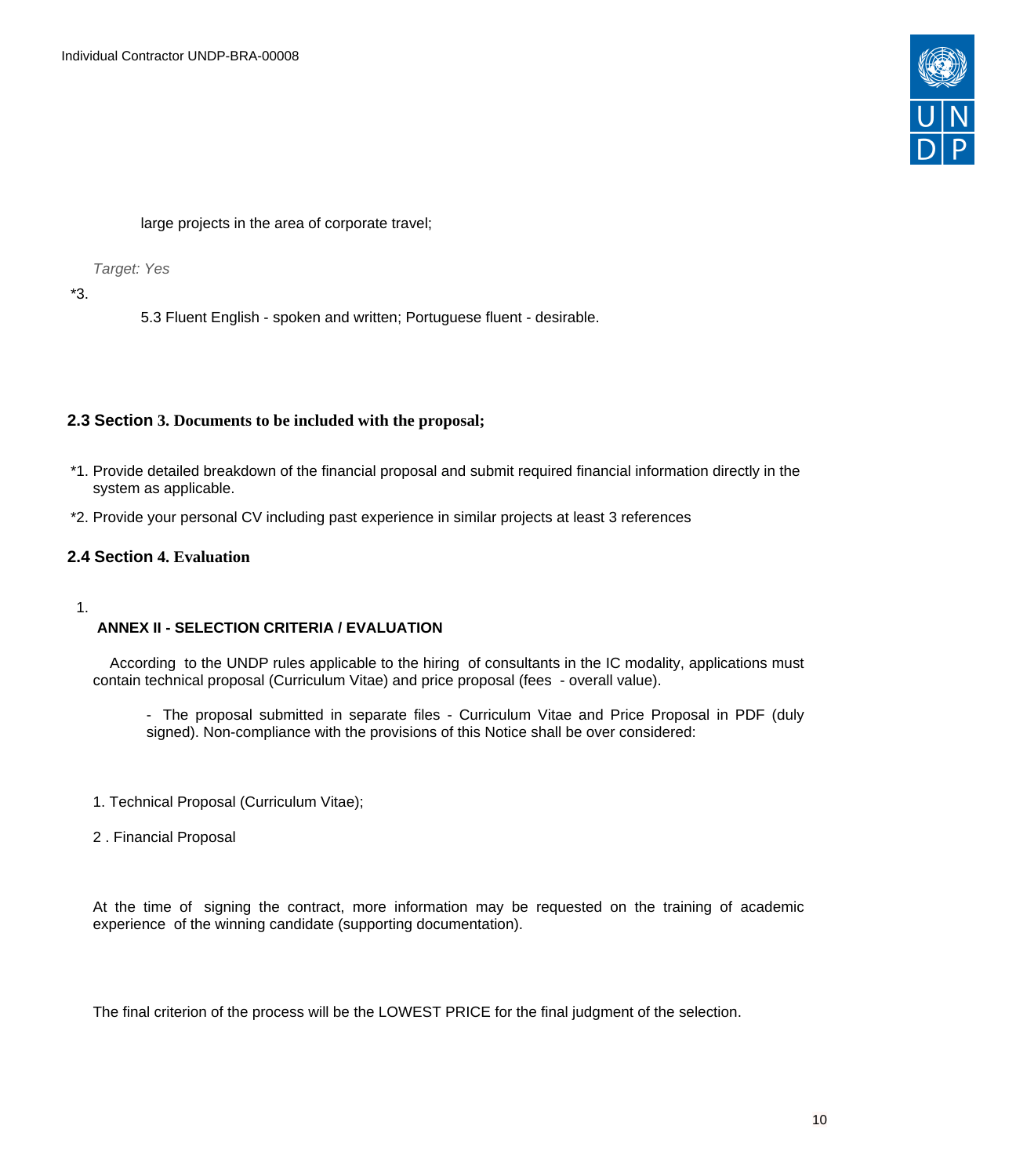

### **Classification of Technical Proposals: CV**

The curriculum will be analyzed in one step, according to the following criteria:

i) Stage (Qualifying/Non-Pointable):

Compliance with minimum qualifications, defined in item " 5.MINIMUM QUALIFICATIONS REQUIRED

It has an eliminatory character, that is, if the candidate does not meet the minimum qualifications required, he will be eliminated from the event.

### **About the evaluation**

The Evaluation Committee shall be composed of up to three (3) UNDP officials. The individual analysis is performed according to the candidate's information, presented in the Curriculum Vitae - CV. Therefore, it is important that the candidate clearly indicates, in his CV, the required mandatory professional experiences, so that the Evaluation Committee can carry out the appropriate analysis.

2. Individual consultants will be evaluated based on the following methodology:

Lowest price and technically compliant offer

When using this method, the award of a contract should be made to the individual consultant whose offer has been evaluated and determined as both:

a) responsive/compliant/acceptable, and

b) offering the lowest price/cost

"responsive/compliant/acceptable" can be defined as fully meeting the TOR provided.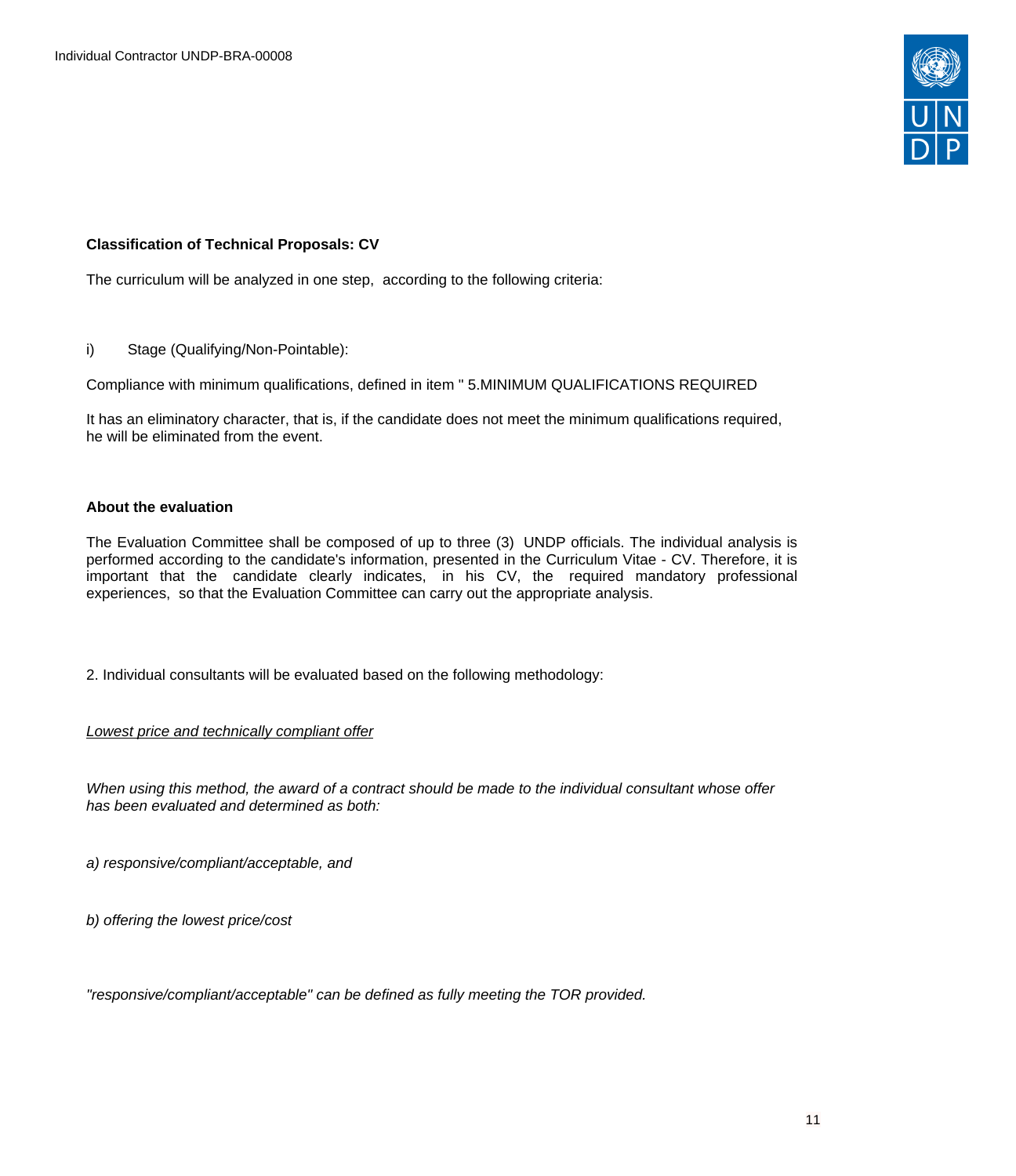

### **3. Special Considerations**

This contract will be conducted by UNDP, following the standards and guidelines of the body ( simplified selection and hiring in the individual contract - IC) modality.

 " According to United Nations rules , the hiring of active employees of the Federal, State, Federal or Municipal Public Administration, direct or indirect, as well as employees subsidiaries or subsidiaries, is permitted only under special conditions."

3.1) By default of the UNDSS (United Nations Department of Safety and Security), the consultant must take the UN Safety Standards (BSAFE) course.

3.2) In addition to the course mentioned, in case of work travel, it is mandatory to obtain authorization for each trip (security clearance) by the Contractor. This authorization is granted by UNDSS upon receipt of the travel information.

3.3) Compliance with the security requirements described in item 3.1 above may be a condition for releasing the payments provided for in the Contract Terms of Reference.

## <span id="page-11-0"></span>**2.5 Section 5. Offer form**

### \*1. Payment Type and Rates

I hereby propose to complete the services based on the following payment rate:

(Please select the applicable option)

### \*2. **Payment Certification Procedures**

I recognize that the payment of the abovementioned amounts due to me shall be based on my delivery of outputs within the timeframe specified in the TOR, which shall be subject to UNDP's review, acceptance and payment certification procedures.

\*3. Please confirm your offer remains valid for a total of 90 days after the submission deadline.

### \*4. **Other Engagements**

Please indicate whether you have any other engagements at the time of submission. If yes, provide details using the template attached

| Attachments: |  |
|--------------|--|
|--------------|--|

| File Name or URL          | <b>vpe</b> | <b>Description</b> |
|---------------------------|------------|--------------------|
| Template for IC declaring | File       |                    |
| othe                      |            |                    |

#### \*5. **Acceptance and cost for the proposal**

I fully understand and recognize that UNDP is not bound to accept this proposal, and I also understand and accept that I shall bear all costs associated with its preparation and submission and that UNDP will in no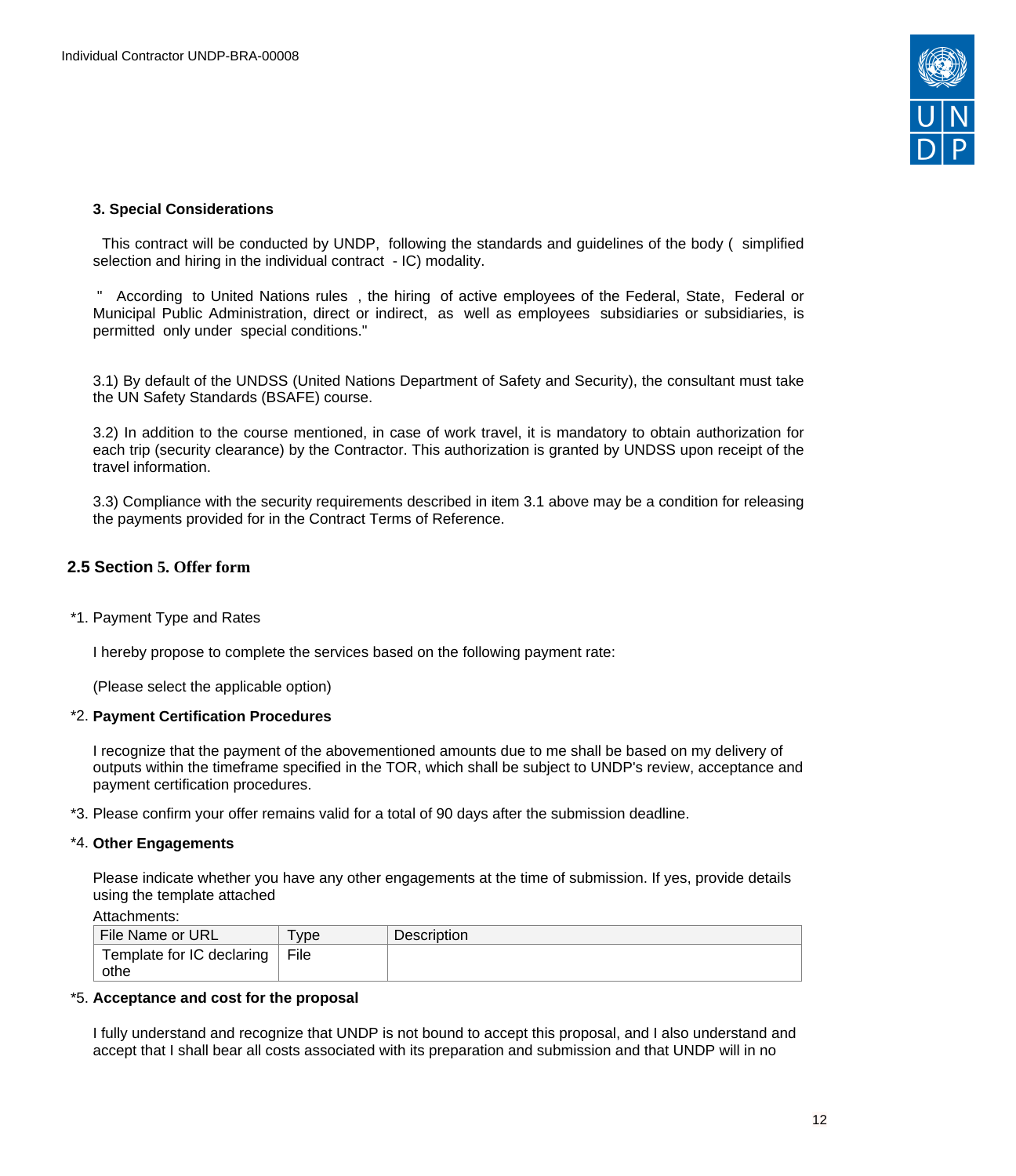

case be responsible or liable for those costs, regardless of the conduct or outcome of the selection process.

\*6. I also fully understand that, if I am engaged as an Individual Contractor, I have no expectations nor entitlements whatsoever to be re-instated or re-employed as a staff member

#### \*7. **Former UN Staff Member**

If you are a former staff member of the United Nations recently separated, please confirm hereby that you have complied with the minimum break in service required before you can be eligible for an Individual Contract.

#### \*8. **Relatives employed with UN**

Please confirm that you have no first degree relative (mother, father, son, daughter, spouse/partner, brother or sister) currently employed with any UN Agency or office.

If such relationship exist, please disclose the name of the relative, the UN office employing the relative, and the relationship. Use the comments box or add an attachment if necessary.

#### \*9. **Relatives employed by UN or other Organizations**

Are any of your relatives employed by UNDP, or any other UN organization or any other public international organization?

#### Attachments:

| File Name or URL                  | Type | <b>Description</b> |
|-----------------------------------|------|--------------------|
| Template for IC to<br>declare rel | File |                    |

### \*10. **Enquiries with present employer**

Do you have any objections to us making inquiries of your present employer?

#### \*11. **REFERENCES**

List three persons not related to you who are familiar with your character and qualifications. Use template attached and upload.

Attachments:

| File Name or URL   | ype  | Description |
|--------------------|------|-------------|
| Template for IC to | File |             |
| provide ref        |      |             |

\*12. Are you now or have you ever been a permanent civil servant in your government's employee? If yes, indicate when in the comments box

#### \*13. **Criminal Records**

Have you been arrested, indicted, or summoned into court as a defendant in a criminal proceeding, or convicted, fined or imprisoned for the violation of any law (excluding minor traffic violations)? If yes, give full particulars of each case in an attached statement.

#### \*14. **Statement of Health**

The selected contractor will be required to provide proof of insurance coverage as stated in the Statement of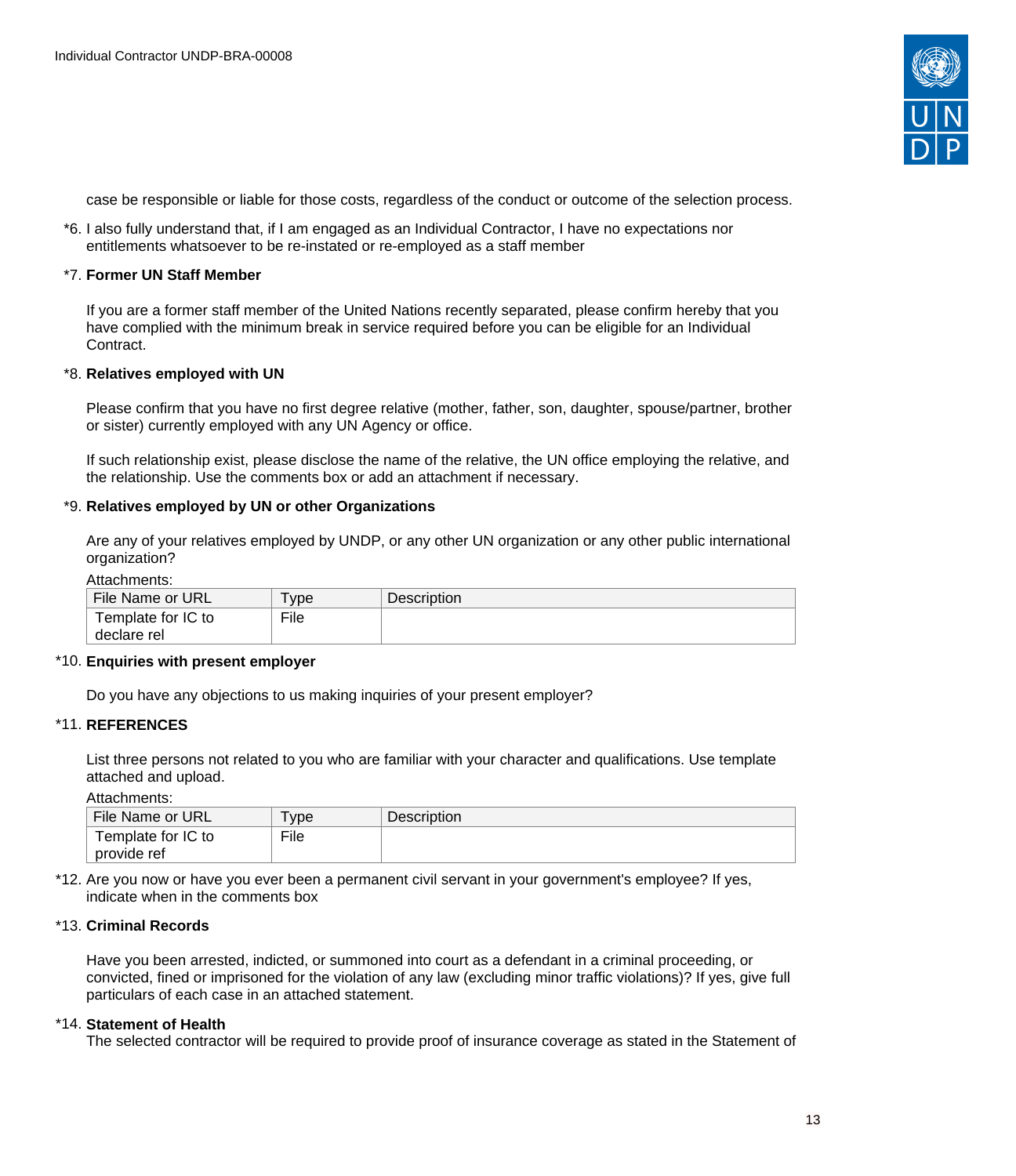

Health herewith attached prior to contract signature.

### Attachments:

| File Name or URL     | <b>vpe</b> | <b>Description</b>               |
|----------------------|------------|----------------------------------|
| Individual           | File       | Template for statement of health |
| ' Contract Statement |            |                                  |
|                      |            |                                  |

Target: I will be able to provide proof of medical insurance coverage if selected

#### \*15.

## **Conflict of Interest**

Consistent with the overall principle of fairness and impartiality in the conduct of UNDP Procurement, individual contractors who have been involved in the preparation or formulation of a project or any project implementation activity that leads to subsequent services, including but not limited to the writing of Terms of References for services leading to the engagement of Individual Contractor, should be disqualified from the selection process for IC services arising from such work, in order to prevent situations of conflict of interest. In the same manner, an individual contractor must neither be involved in the evaluation or assessment of a project or a project activity, if the same individual was involved in any aspects of its formulation or implementation.

Please disclose if you have been involved in any of the manners described above.

\*16. I certify that the statements made by me in answer to the foregoing questions are true, complete and correct to the best of my knowledge and belief. I understand that any misrepresentation or material omission made on a Personal History form or other document requested by the Organization may result in the termination of the service contract or special services agreement without notice.

NB. You will be requested to supply documentary evidence which support the statements you have made above. Do not, however, send any documentary evidence until you have been asked to do so and, in any event, do not submit the original texts of references or testimonials unless they have been obtained for the sole use of UNDP.

### <span id="page-13-0"></span>**2.6 Section 6. Annexes and attachments**

### \*1. **CV and other documents**

Have you uploaded your CV including education/qualifications, professional certifications, and employment records/experience?

\*2. Have you provided breakdown of costs supporting the all inclusive financial proposal.

Please ensure there are no mathematical errors and that amounts match with your offer in the system Attachments:

| File Name or URL   | vpe  | <b>Description</b> |
|--------------------|------|--------------------|
| Template for IC to | File |                    |
| provide bre        |      |                    |